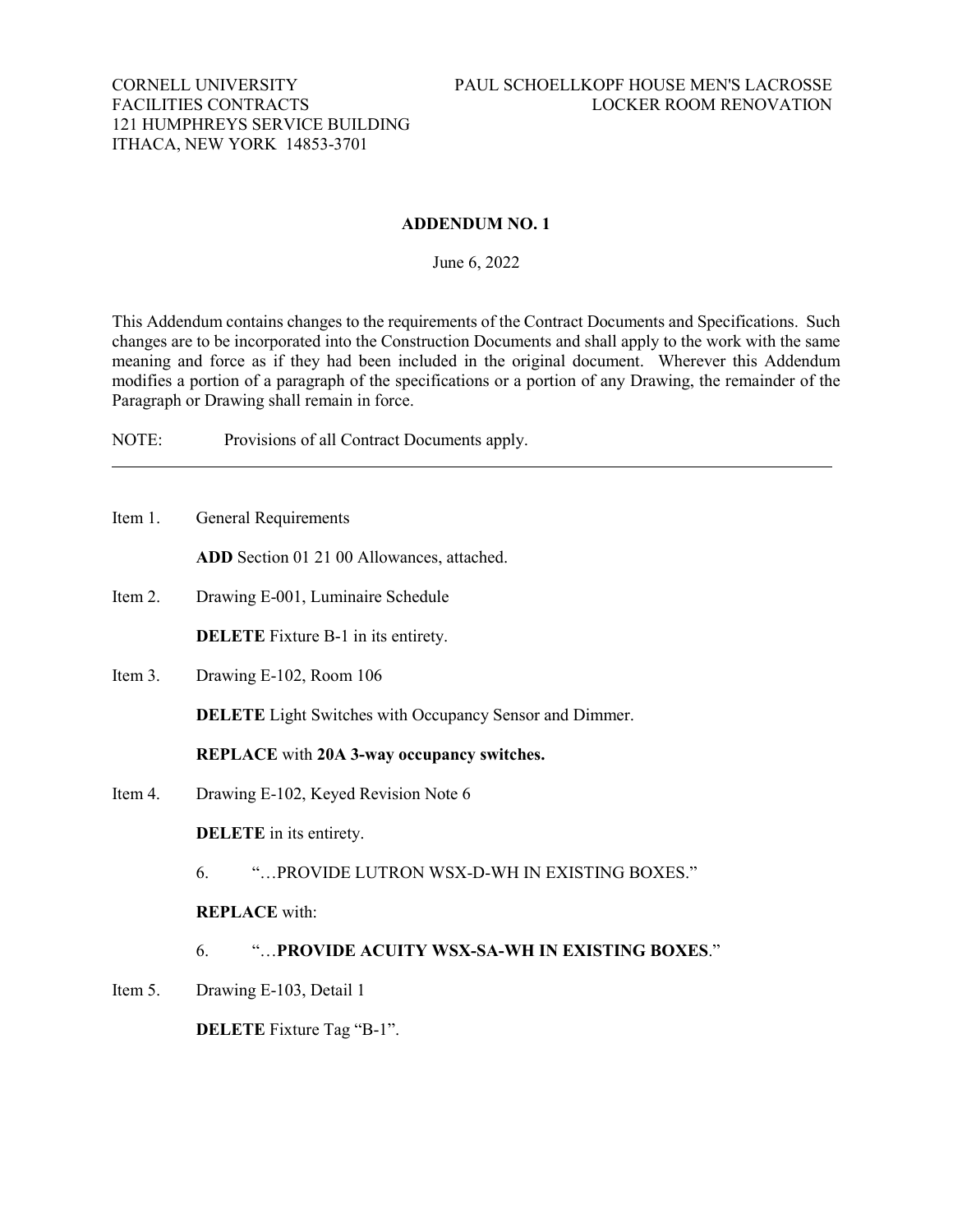Paul Schoellkopf House Men's Lacrosse Locker Room Renovation Addendum No. 1 June 6, 2022 Page 2

Item 6. Drawing E-103, Keyed Renovation Notes

**DELETE** Keyed Note 1 in its entirety.

#### **REPLACE** with

- 1. PROVIDE 2-#12 & 1-#12 GND FROM DESIGNATED BREAKER SHOWN ON THE DRAWINGS AND CIRCUIT TO LED DRIVER PROVIDED BY VENDOR. CIRCUITING FROM DRIVER TO LED FIXTURE BY VENDOR. DRIVER AND LED BY VENDOR. REFER TO DETAILS 2/E-103 & 3/E-103 FOR TYPICAL DRIVER AND ROUTING LAYOUT.
- Item 7. Drawing E-104, Room 105, East wall

**ADD "**Circuit LNP-11 SECTION 3-3 to locker USB receptacles."

Item 8. Drawing E-104, Keyed Renovation Notes

**DELETE** Keyed Note 14 in its entirety.

#### **REPLACE** with

- 14. PROVIDE RECEPTACLE FOR BLUETOOTH SPEAKER SYSTEM. PROVIDE PURE RESONANCE AUDIO MA30BT 7-CHANNEL 30W MIXER AMPLIFIER FOR CEILING SPEAKERS SHOWN ON E-102. PROVIDE 16/2 AUDIO SPEAKER WIRE IN ½" EMT ABOVE ceiling TO EACH SPEAKER. TRANSITION TO 700 SERIES WIREMOLD OR EQUAL IN LOUNGE FOR EXPOSED INSTALLATION.
- Item 9. RFI Questions and Clarifications

See attached RFI Log (Items 1 - 10)

Attachments: Section 01 21 00 RFI Log (Items 1-10)

#### **\*\*\*\*END OF ADDENDUM\*\*\*\***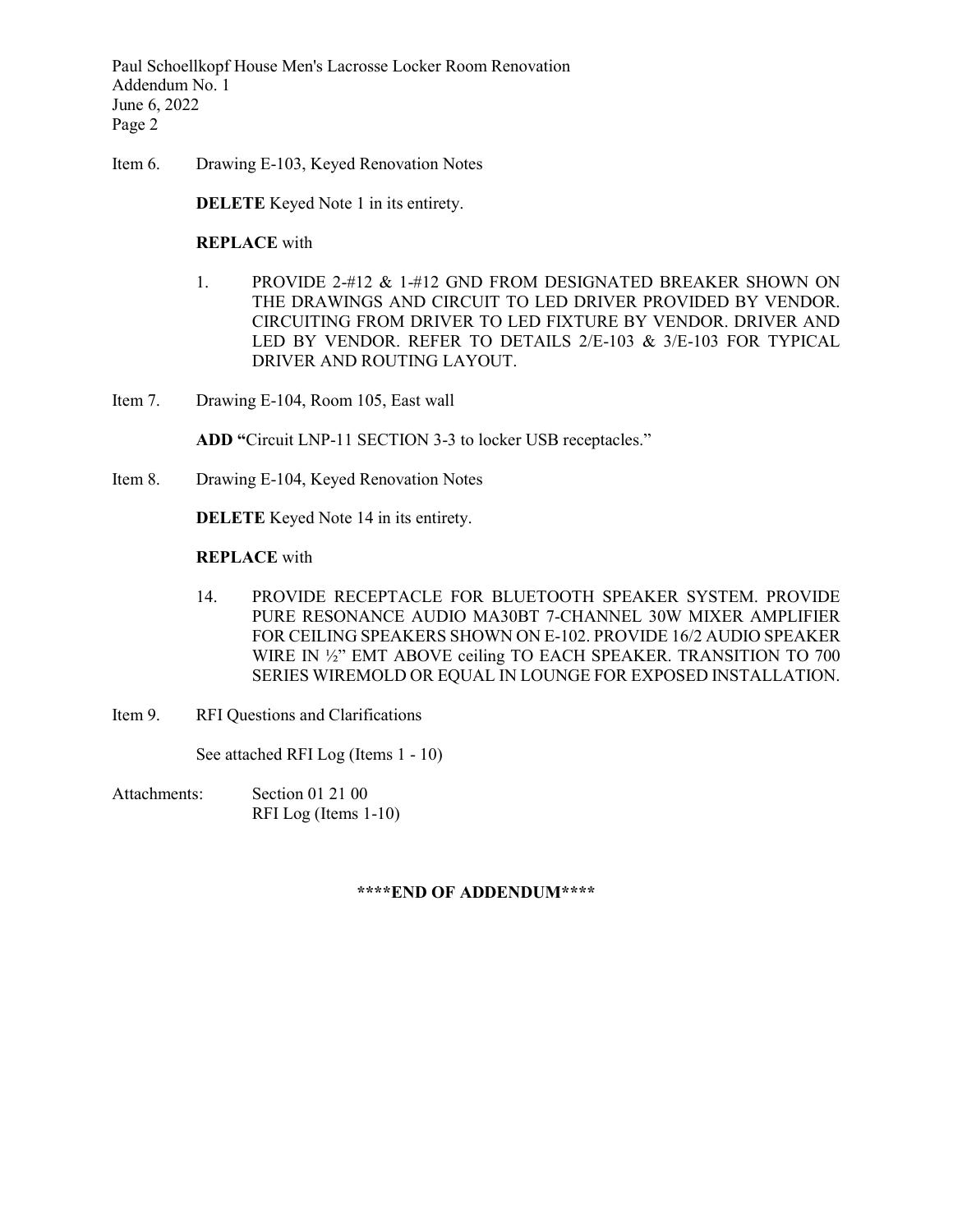## **SECTION 01 21 00 ALLOWANCES**

## **1.0 GENERAL**

## **1.1 RELATED DOCUMENTS**

- A. This Section describes Allowances to be carried in the Base Bid by the Contractor.
- B. Drawings and general provisions of the Contract, including General Conditions and other Division 01 Specification Sections, apply to this Section.
- C. The Specification Section containing the pertinent requirements of materials and methods to achieve the Work described herein. Selected materials and equipment are specified in the Contract Documents by allowances.

# **1.2 SUMMARY**

- A. Definition: An allowance is an amount determined by the Owner or calculated by the Contractor based on given quantities and stated on the Bid Proposal Submission Form.
- B. Certain items are specified in the Contract Documents by allowances. Allowances have been established in lieu of additional requirements and to defer selection of actual materials and equipment to a later date when direction will be provided to the Contractor. Items covered by these allowances shall be supplied for such amounts and by such persons as the Owner may direct. All uses of the allowances will require the prior written approval of the Owner via a Field Change Authorization.
- C. Types of Allowances may include:
	- 1. Lump Sum Allowance

## **1.3 SELECTION AND PURCHASE**

- A. At the earliest practical date after award of the Contract, advise the Architect of the date when final selection and purchase of each product or system described by an allowance must be completed to avoid delaying the Work. The Contractor shall provide the Owner fourteen (14) calendar days minimum notification of date.
- B. At the Owner's request, the Contractor shall obtain proposals for each allowance for use in making final selections. The Contractor shall include recommendations that are relevant to performing the work.
- C. The Contractor shall purchase products and systems selected by the Architect and Owner from the designated supplier.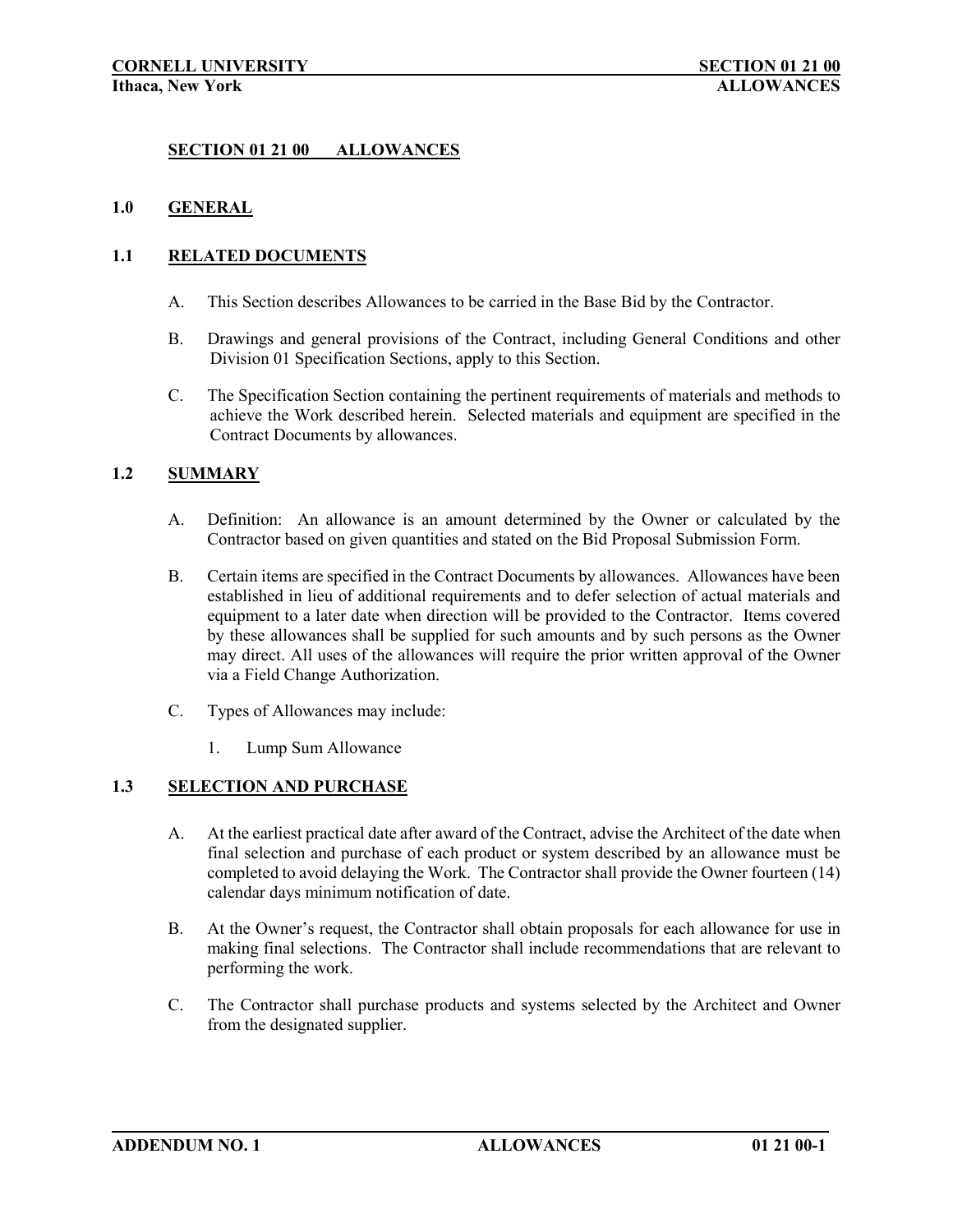#### **1.4 SUBMITTALS**

- A. Submit proposals for purchase of products or systems included in allowances, in the form specified for Change Orders.
- B. Submit invoices or delivery slips to show actual quantities of materials delivered to the site for use in fulfillment of each allowance.
- C. Submit time sheets and other documentation to show labor hours and cost for installation of allowance items that include installation as part of the allowance.
- D. Coordinate and process submittals for allowance items in the same manner as for other portions of the work.

# **1.5 COORDINATION**

- A. Coordinate related Work and modify or adjust adjacent Work as necessary to ensure that Work affected by each accepted allowance is complete and fully integrated into the Project.
- B. The Contractor shall include the dollar value of each scheduled allowance number as a separate line item in the Schedule of Values and identify each allowance with Section number 01 21 00.
- C. The Owner shall provide the Contractor with a Field Change Authorization prior to proceeding with the Work of an allowance.

## **1.6 LUMP SUM AND UNIT PRICE ALLOWANCES**

- A. Allowances shall include cost to the Contractor of specific products and materials ordered by the Owner or selected by the Architect under allowance and shall include applicable taxes, freight, and delivery to the Project site.
- B. Included as part of each allowance are miscellaneous devices, accessory objects or similar items incidental to or required for a complete installation whether or not mentioned as part of the allowance.
- C. Unless otherwise indicated, Contractor's cost for receiving and handling at Project site, labor, installation, overhead and profit, and similar costs related to products and materials ordered by the Owner or selected by the Architect under allowance shall be included as part of the Contract Sum and not part of the allowance.
- D. Unused Materials: Return unused materials purchased under an allowance to the manufacturer or supplier for credit to the Owner, after installation has been completed and accepted.
	- 1. If requested by the Owner, retain and prepare unused materials for storage by the Owner. Deliver unused material to Owner's storage space as directed.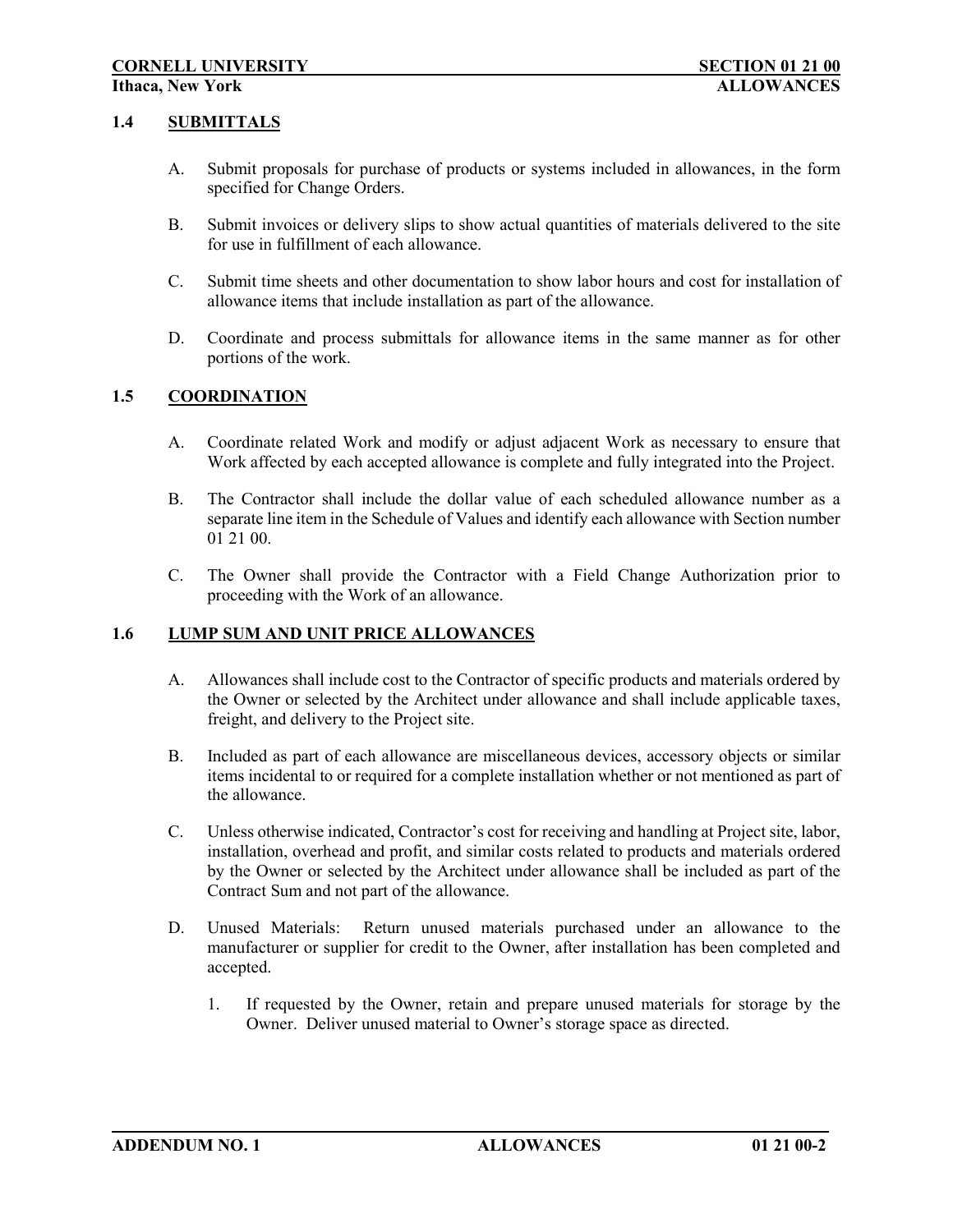#### **1.7 ADJUSTMENT OF ALLOWANCES**

- A. Allowance Adjustment: To adjust allowance amounts and scope of work, prepare a Change Order proposal based on the difference between purchase amount and the allowance, multiplied by final measurement of work-in-place where applicable. If applicable, include reasonable allowances for cutting losses, tolerances, mixing wastes, normal product imperfections, and similar margins.
	- 1. Include installation costs in purchase amount only where indicated as part of the allowance.
	- 2. Prepare explanation and documentation to substantiate distribution of overhead costs and other margins claimed.
	- 3. Submit substantiation of a change in scope of work, if any, claimed in Change Order related to unit-cost allowance.
	- 4. Owner reserves the right to establish the quantity of work-in-place by independent quantity survey, measure, or count.
- B. Submit claims for increased costs because of a change in scope or nature of the allowance described in the Contract Documents, whether for the purchase order amount or Contractor's handling, labor, installation, or overhead and profit. Submit claims in accordance with General Conditions – Changes in Work within twenty-one (21) days of receipt of Field Change Authorization authorizing work to proceed. The Owner will reject claims submitted later than twenty-one (21) days after such authorization.
	- 1. Do not include Contractor's or subcontractor's indirect expenses in the Change Order cost amount unless it is clearly shown that the nature or extent of work has changed from what could have been foreseen from information in the Contract Documents.
	- 2. No change to Contractor's indirect expenses is permitted for selection of higher or lower priced materials or systems of the same scope and nature as originally indicated.

## **2.0 PRODUCTS – NOT USED**

## **3.0 EXECUTION**

#### **3.1 EXAMINATION**

A. Examine products covered by an allowance promptly on delivery for damage or defects. Return damaged or defective products to manufacturer for replacement.

#### **3.2 PREPARATION**

A. Coordinate materials and their installation for each allowance with related materials and installations to ensure that each allowance item is completely integrated and interfaced with related work.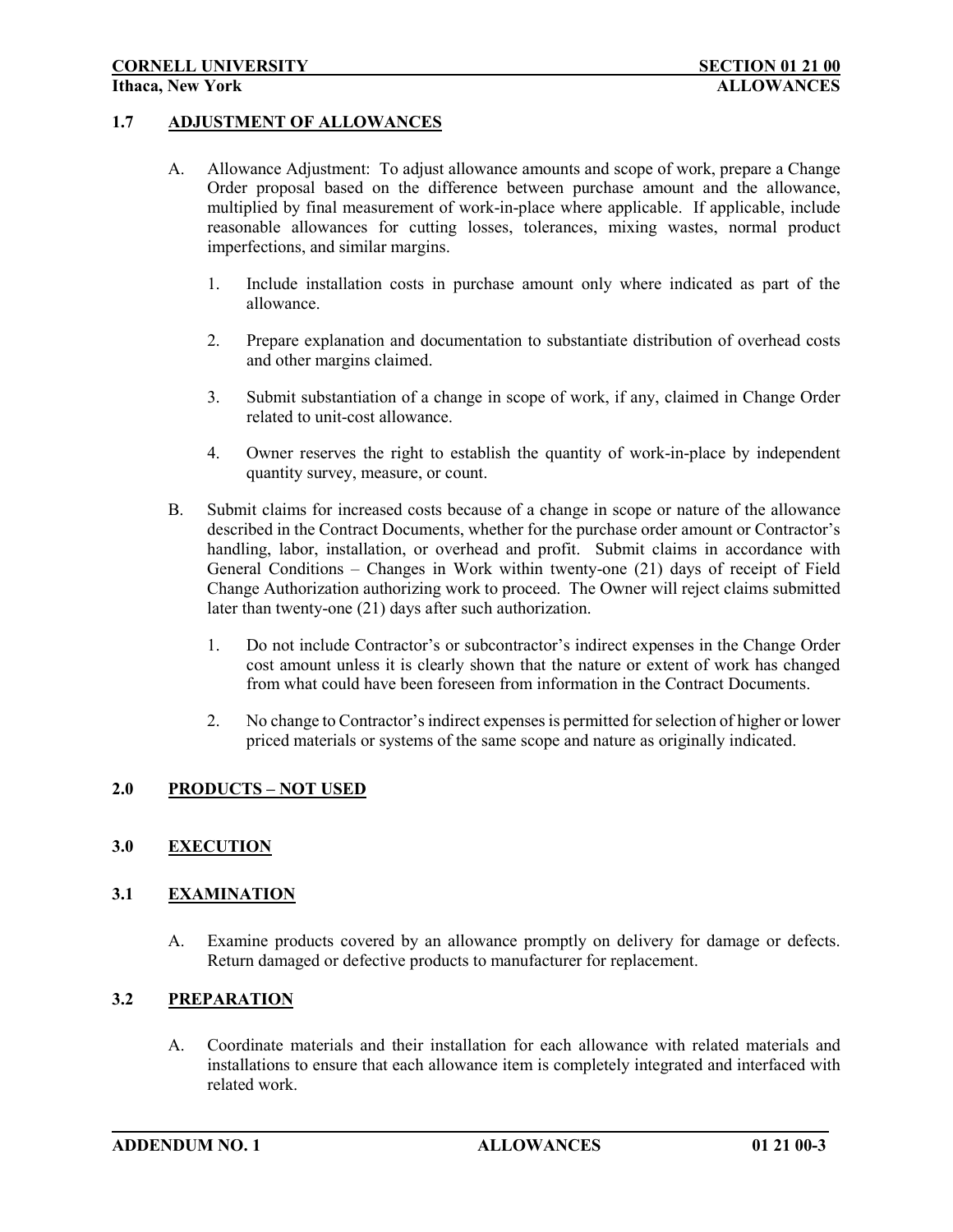# **3.3 SCHEDULE OF ALLOWANCES**

A. Allowance No 1:

Lump Sum Allowance: Include the sum of \$1,500 for the rehabilitation at all locations of the ceiling deck pan in Room 106, to cover the following:

- Remove deteriorated metal ceiling deck pan to non-corroded portions of metal pan  $(12"x12"$ ;
- Do not impact integrity of existing metal pan during removal process;
- Remove all loose, deteriorated concrete;
- Infill concrete void area with an overhead mortar/concrete patch material;
- Secure 12"x12" metal deck pan (of similar dimensions) via tack weld;
- Paint as specified in Section 01 73 29 of the Project Manual & Specifications.

## **\*\*\*END OF SECTION 01 21 00\*\*\***